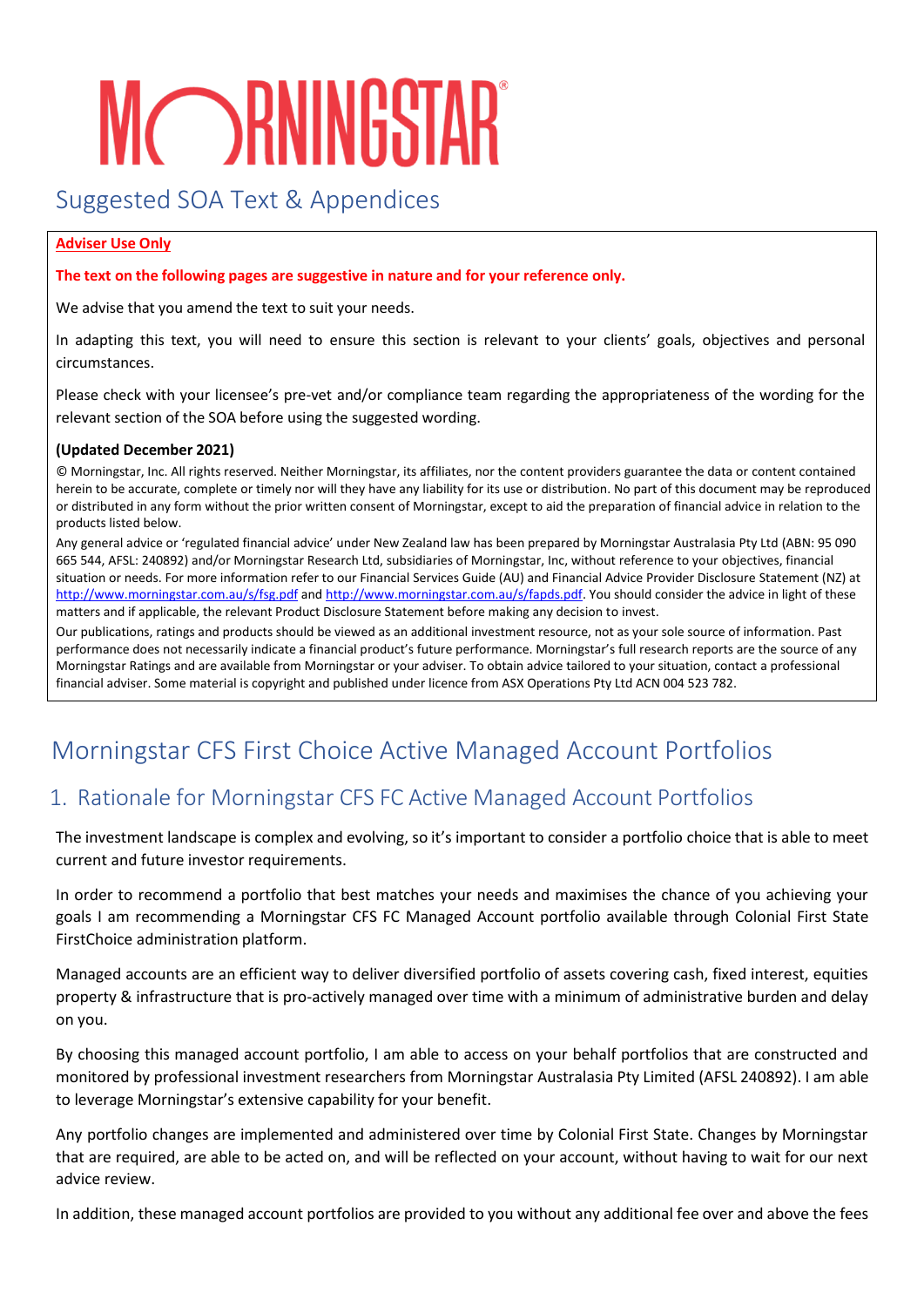of the underlying investment options within FirstChoice.

Morningstar Australasia is a subsidiary of Morningstar, Inc. a leading provider of independent investment research in North America, Europe, Australia, and Asia, with operations in 29 countries. Morningstar Australasia offers an extensive line of products and services for individual investors, financial advisers, asset managers and institutional investors. Established in 1999, Morningstar Australasia provides Stock, Fund, ETF, LIC, and Credit data & research, and software solutions to financial services professionals and individual investors.

## 2. Portfolio Strategy

#### Morningstar CFS FC High Growth

The Morningstar CFS FC High Growth portfolio is an actively managed portfolio which aims to beat the Morningstar Category Average – Australia Superannuation Multisector Aggressive Benchmark over a rolling 9 year period. Within this portfolio, Morningstar adopts an active management style across all asset classes, which blends the best ideas and management styles from a range of highly regarded asset managers to achieve the greatest returns.

Based on the portfolio construction approach, this portfolio should provide protection in falling markets but will likely lag in strong up markets, a trade-off we believe better will serve investors over the long term.

The strategic asset allocation of this portfolio is:

- 90% allocation to growth assets (Australian and International Shares, Property and Infrastructure)
- 10% allocation to defensive assets (Cash and Fixed Interest)

This portfolio is suitable for investors seeking high potential investment performance and can accept higher levels of investment value volatility. The minimum investment period is 9 years.

This portfolio is managed by Morningstar Australasia who has extensive experience in managing and advising on model portfolios and managed accounts. The team leverages the institutional-grade asset allocation approach, manager research and portfolio construction capabilities of the global Morningstar business. Underlying funds are selected based on Morningstar's Analyst Rating and how well they complement each other within each portfolio.

#### Morningstar CFS FC Growth

The Morningstar CFS FC Growth portfolio is an actively managed portfolio which aims to beat the Morningstar Category Average – Australia Superannuation Multisector Growth Benchmark over a rolling 7 year period. Within this portfolio, Morningstar adopts an active management style across all asset classes, which blends the best ideas and management styles from a range of highly regarded asset managers to achieve the greatest returns.

Based on the portfolio construction approach, this portfolio should provide protection in falling markets but will likely lag in strong up markets, a trade-off we believe better will serve investors over the long term.

The strategic asset allocation of this portfolio is:

- 70% allocation to growth assets (Australian and International Shares, Property and Infrastructure)
- 30% allocation to defensive assets (Cash and Fixed Interest)

This portfolio is suitable for investors seeking higher potential investment performance and can accept higher levels of investment value volatility. The minimum investment period is 7 years.

This portfolio is managed by Morningstar Australasia who has extensive experience in managing and advising on model portfolios and managed accounts. The team leverages the institutional-grade asset allocation approach, manager research and portfolio construction capabilities of the global Morningstar business. Underlying funds are selected based on Morningstar's Analyst Rating and how well they complement each other within each portfolio.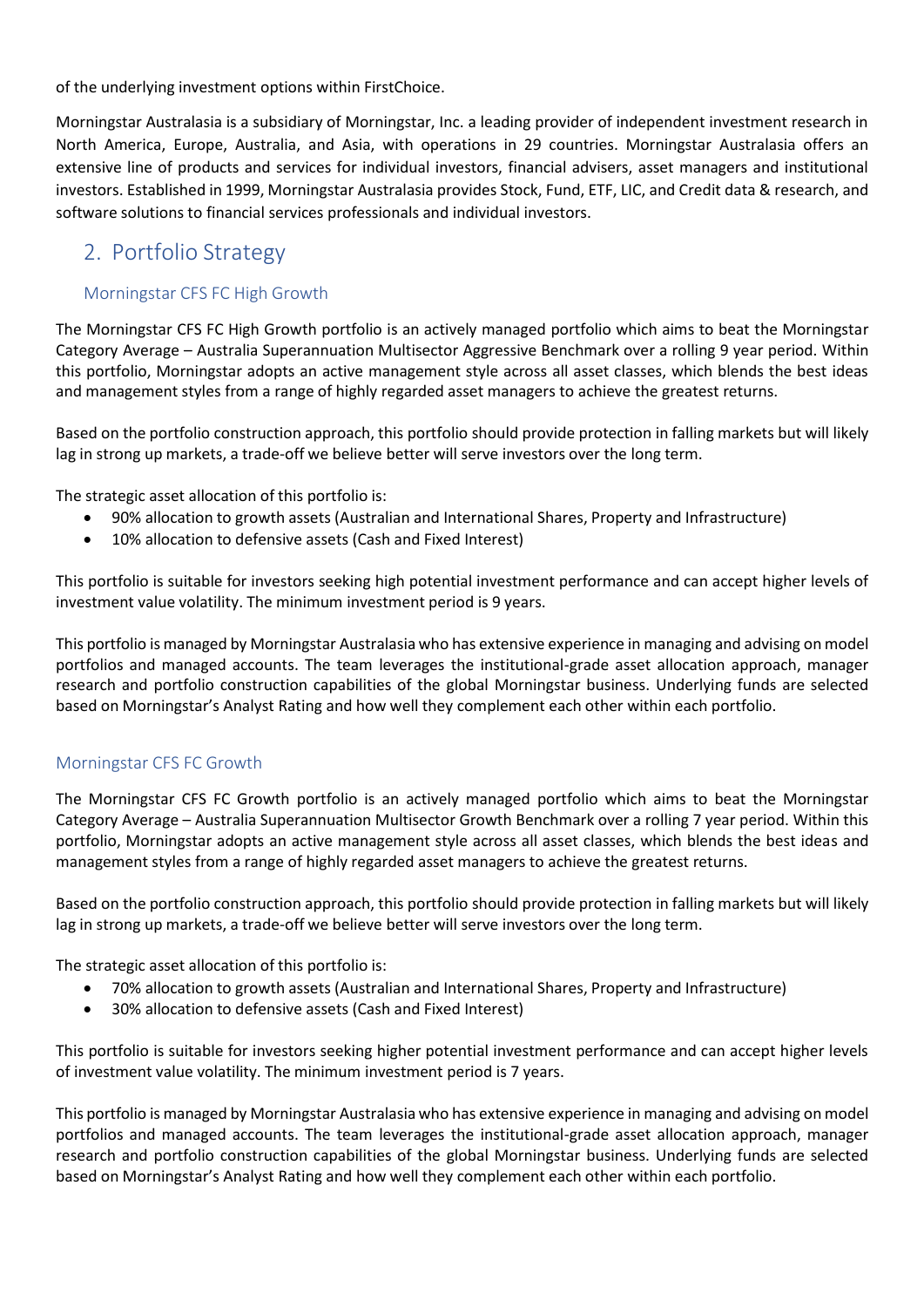#### Morningstar CFS FC Balanced

The Morningstar CFS FC Balanced portfolio is an actively managed portfolio which aims to beat the Morningstar Category Average – Australia Superannuation Multisector 50% Balanced/50% Growth Benchmark over a rolling 6 year period. Within this portfolio, Morningstar adopts an active management style across all asset classes, which blends the best ideas and management styles from a range of highly regarded asset managers to achieve the greatest returns.

Based on the portfolio construction approach, this portfolio should provide protection in falling markets but will likely lag in strong up markets, a trade-off we believe better will serve investors over the long term.

The strategic asset allocation of this portfolio is:

- 60% allocation to growth assets (Australian and International Shares, Property and Infrastructure)
- 40% allocation to defensive assets (Cash and Fixed Interest)

This portfolio is suitable for investors seeking moderate levels of investment value volatility in return for corresponding potential investment performance. The minimum investment period is 6 years.

This portfolio is managed by Morningstar Australasia who has extensive experience in managing and advising on model portfolios and managed accounts. The team leverages the institutional-grade asset allocation approach, manager research and portfolio construction capabilities of the global Morningstar business. Underlying funds are selected based on Morningstar's Analyst Rating and how well they complement each other within each portfolio.

#### Morningstar CFS FC Moderate

The Morningstar CFS FC Moderate portfolio is an actively managed portfolio which aims to beat the Morningstar Category Average – Australia Superannuation Multisector Balanced Benchmark over a rolling 5 year period. Within this portfolio, Morningstar adopts an active management style across all asset classes, which blends the best ideas and management styles from a range of highly regarded asset managers to achieve the greatest returns.

Based on the portfolio construction approach, this portfolio should provide protection in falling markets but will likely lag in strong up markets, a trade-off we believe better will serve investors over the long term.

The strategic asset allocation of this portfolio is:

- 50% allocation to growth assets (Australian and International Shares, Property and Infrastructure)
- 50% allocation to defensive assets (Cash and Fixed Interest)

This portfolio is suitable for investors seeking medium levels of investment value volatility in return for corresponding potential investment performance. The minimum investment period is 5 years.

This portfolio is managed by Morningstar Australasia who has extensive experience in managing and advising on model portfolios and managed accounts. The team leverages the institutional-grade asset allocation approach, manager research and portfolio construction capabilities of the global Morningstar business. Underlying funds are selected based on Morningstar's Analyst Rating and how well they complement each other within each portfolio.

#### Morningstar CFS FC Conservative

The Morningstar CFS FC Conservative portfolio is an actively managed portfolio which aims to beat the Morningstar Category Average – Australia Superannuation Multisector Moderate Benchmark over a rolling 3 year period. Within this portfolio, Morningstar adopts an active management style across all asset classes, which blends the best ideas and management styles from a range of highly regarded asset managers to achieve the greatest returns.

Based on the portfolio construction approach, this portfolio should provide protection in falling markets but will likely lag in strong up markets, a trade-off we believe better will serve investors over the long term.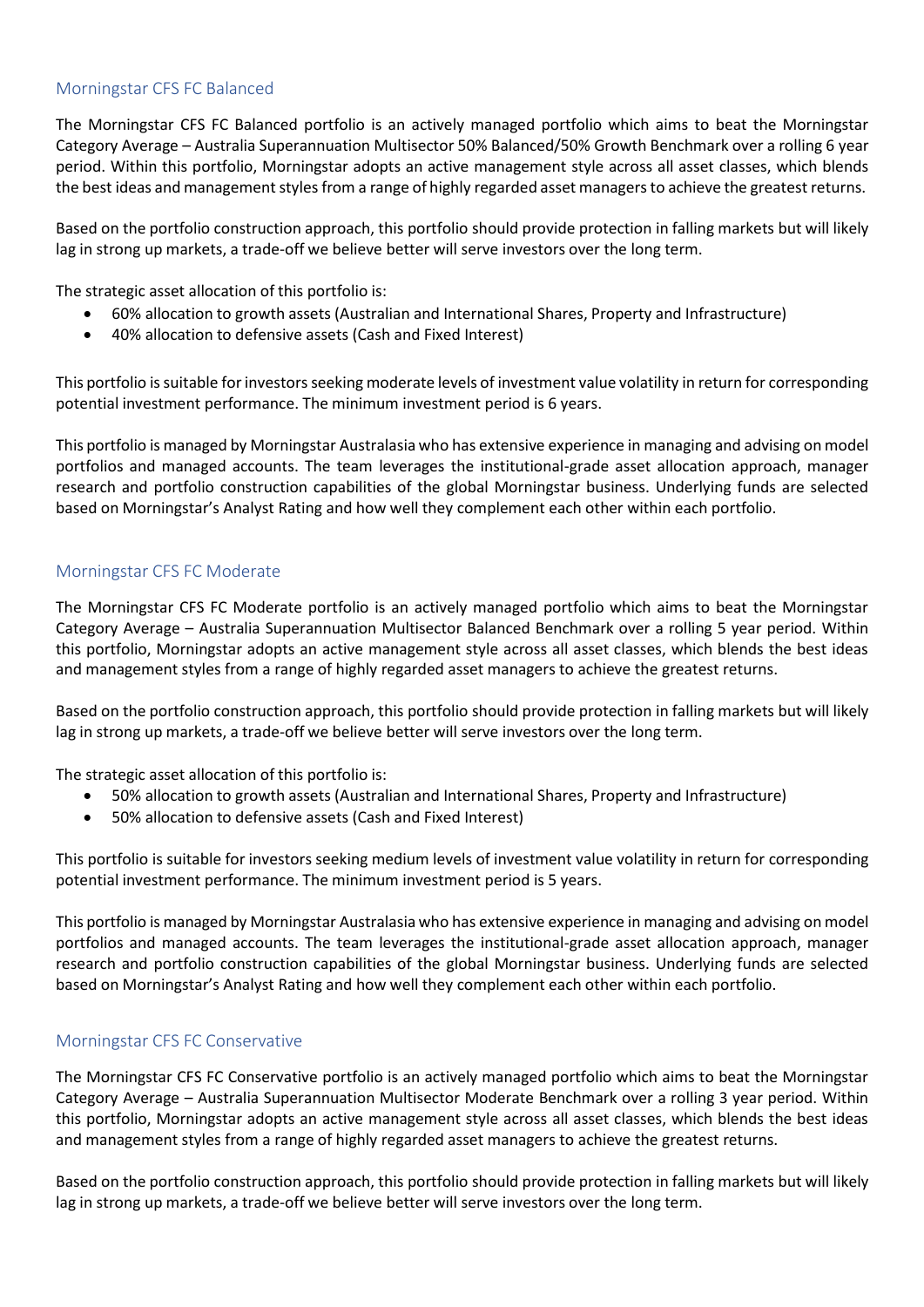The strategic asset allocation of this portfolio is:

- 30% allocation to growth assets (Australian and International Shares, Property and Infrastructure)
- 70% allocation to defensive assets (Cash and Fixed Interest)

This portfolio is suitable for investors seeking medium to low levels of investment value volatility and therefore accepts lower potential investment performance. The minimum investment period is 3 years.

This portfolio is managed by Morningstar Australasia who has extensive experience in managing and advising on model portfolios and managed accounts. The team leverages the institutional-grade asset allocation approach, manager research and portfolio construction capabilities of the global Morningstar business. Underlying funds are selected based on Morningstar's Analyst Rating and how well they complement each other within each portfolio.

#### Morningstar CFS FC Defensive

The Morningstar CFS FC Conservative portfolio is an actively managed portfolio which aims to beat the Morningstar Category Average – Australia Superannuation Multisector Conservative Benchmark over a rolling 3 year period. Within this portfolio, Morningstar adopts an active management style across all asset classes, which blends the best ideas and management styles from a range of highly regarded asset managers to achieve the greatest returns.

Based on the portfolio construction approach, this portfolio should provide protection in falling markets but will likely lag in strong up markets, a trade-off we believe better will serve investors over the long term.

The strategic asset allocation of this portfolio is:

- 15% allocation to growth assets (Australian and International Shares, Property and Infrastructure)
- 85% allocation to defensive assets (Cash and Fixed Interest)

This portfolio is suitable for investors seeking low levels of investment value volatility and therefore accepts lower potential investment performance. The minimum investment period is 3 years.

This portfolio is managed by Morningstar Australasia who has extensive experience in managing and advising on model portfolios and managed accounts. The team leverages the institutional-grade asset allocation approach, manager research and portfolio construction capabilities of the global Morningstar business. Underlying funds are selected based on Morningstar's Analyst Rating and how well they complement each other within each portfolio.

### 3. Benefits & Risks

#### Benefits

- Accessto professional investment management and portfolio monitoring from Morningstar, a market leading global investment research & portfolio management company
- Morningstar selects its best ideas for investment fund options to include in each portfolio, and actively monitors these over time
- Morningstar utilises Strategic Asset Allocation, an approach which aimsto maximise return over the long term
- Portfolio changes automatically implemented on your behalf, without additional paperwork required
- Significant oversight and governance over the portfolio to assist in ensuring the portfolio remains within its investment mandate

#### Risks

Investment risks which include but are not limited to market risk, interest rate risk, currency risk, credit risk & geo-political risk. Each of the underlying investment fund options may experience poor or negative returns from time to time.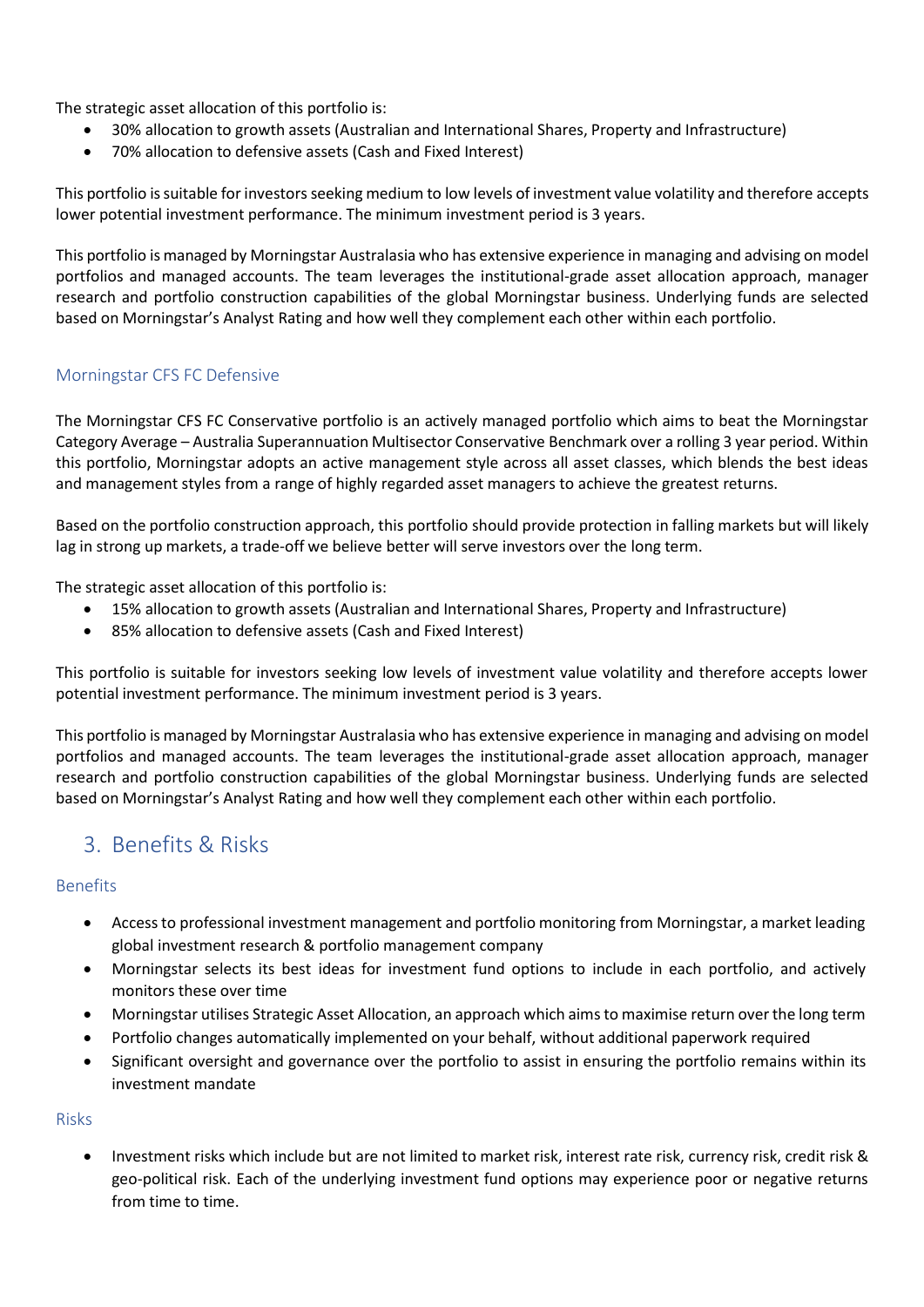- Manager risk which includes the risk that the investment selections that Morningstar makes do not perform as intended or that Morningstar may lose key portfolio management and/or research staff.
- Administrative risk which includes the risk that the administration of your managed account may mean that your holdings not exactly match the model manager's chosen selections from time to time. Transactions and the cost of transactions may impact your portfolio's performance.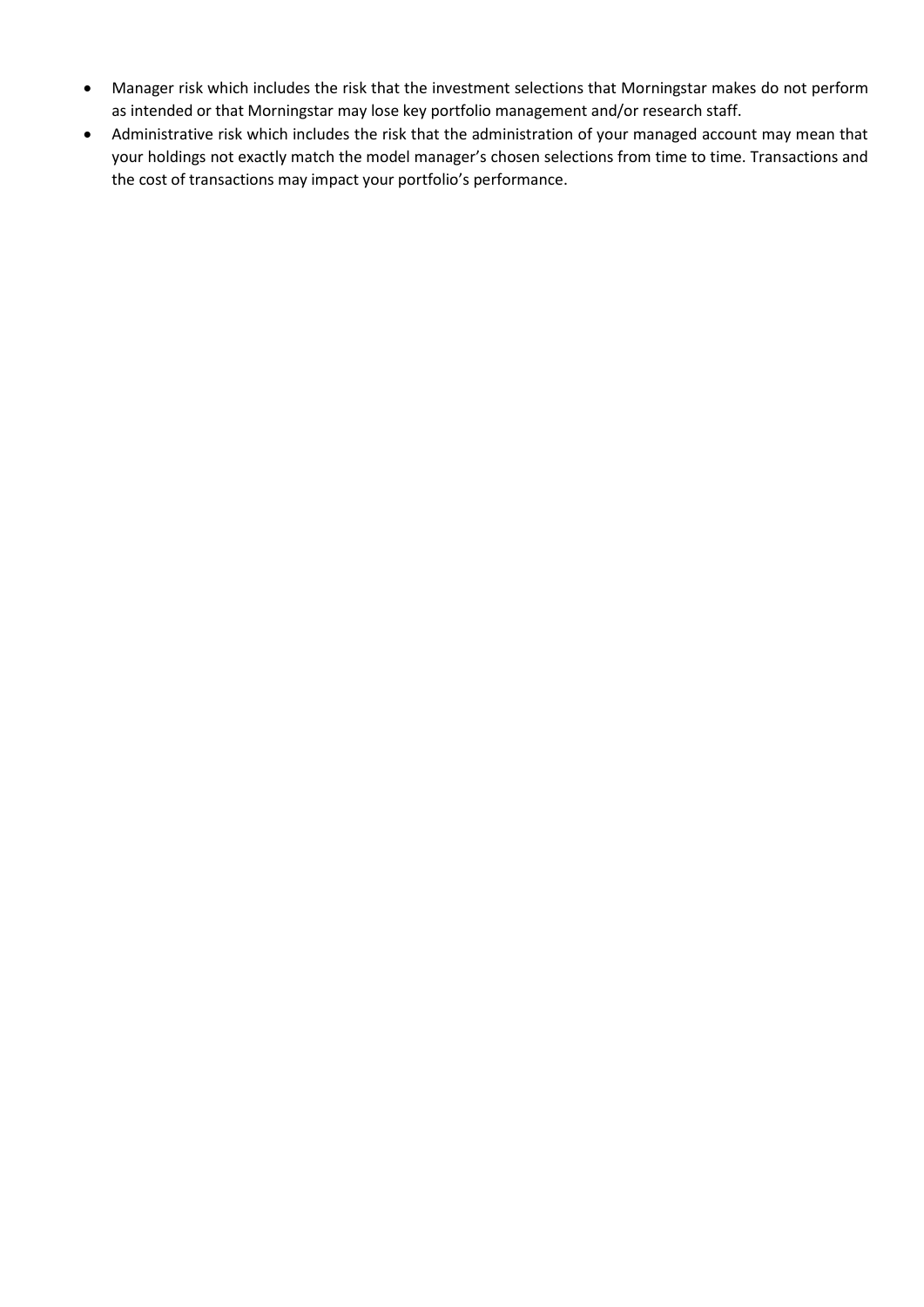# Appendix 1 – Morningstar CFS FC Managed Accounts – Active Portfolios

#### **Australian Equities**

• *Fidelity Wholesale Australian Equities: Rated Gold.*

Our preferred core Australian equity allocation. An outstanding portfolio manager with a thoughtful investment process and well structured portfolio methodology sets this strategy consistently ahead of competitors.

#### • *Schroder Wholesale Australian Equity: Rated Gold.*

Experienced portfolio managers with an impressive research team. Stability, reliability and dependability are the hallmarks of the team, process and strategy. Another quality core Australian equity allocation with a portfolio that is value-oriented.

#### • *Investors Mutual Wholesale Australian Share: Rated Gold.*

Our preferred value strategy. Notwithstanding the challenges of value investing we believe that allocation to this style of investing still has merits. One of the hallmarks of this strategy is downside protection. A team of talented investors with a rigorous process that is best position to capture the value premium.

#### • *First Sentier Wholesale Australian Small Companies: Rated Silver.*

An exceptional team and strong process make this one of our favourites for small cap Australian equity exposure. The team has remained remarkably stable and consistently produced strong outcomes off the back of insightful differentiated research, which we believe will continue.

#### **Global Equities**

• *Magellan Wholesale Global Share – Hedged: Rated Gold.*

Allocating to the hedged version to take into out our overall SAA and CMA views. A thoughtful balance between high-quality growth stocks and lower-volatility defensive names make this one of our standout global equity managers.

• *MFS Wholesale Global Equity: Rated Gold.*

Another one of our long standing favourites and coupled with Magellan forming the core of our global equity exposure. A long standing sustainable growth-oriented approach executed by expert personnel. Its focus on stock level analysis is straightforward, emphasising companies that can grow their earnings consistently over a business cycle.

• *Platinum Wholesale International: Rated Bronze.*

A diversifier to the core of Magellan and MFS. Platinum's thorough research process includes active currency management and short-selling. The portfolio is benchmark unaware and can contain meaningful sector and regional tilts. Typically, a greater Asia focus over the more US focused portfolios of MFS and Magellan.

#### • *FirstChoice Wholesale Emerging Markets: Rated Neutral.*

Allocating to a single sector multi-manager option to gain access to a dedicated emerging market exposure across the more growth oriented portfolios. We believe that emerging markets can act as a diversifier and additional source of returns. An experienced team oversees a number of quality emerging market managers.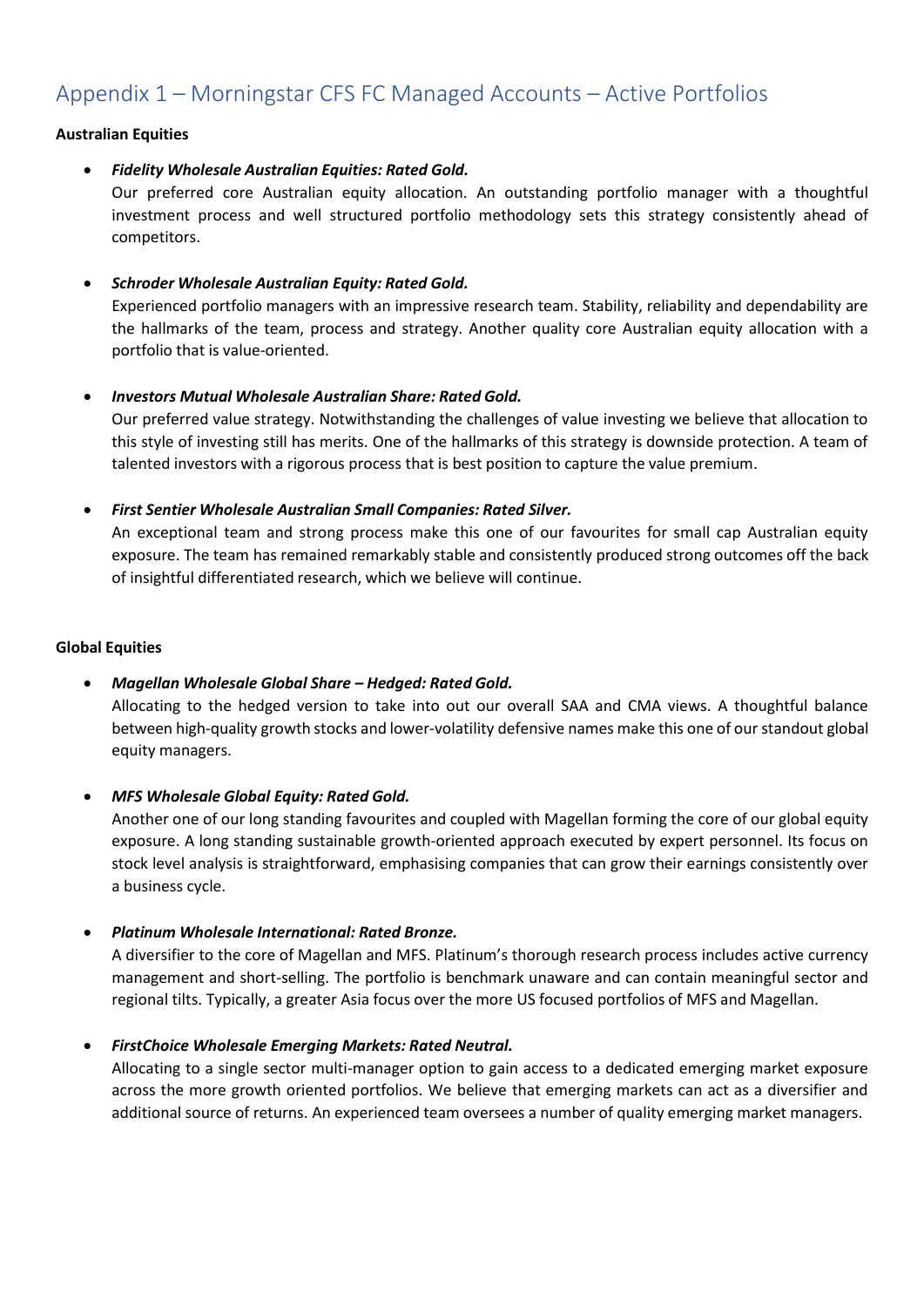#### **Property and Infrastructure**

#### • *FirstChoice Wholesale Global Property Securities: Rated Neutral.*

Allocating to a single sector multi-manager option to gain access to global property exposure. A number of quality underlying managers, including one of our favourites make this an efficient means of gaining access to the asset class.

#### • *Magellan Wholesale Infrastructure Fund: Rated Silver.*

An experienced team run a conservative, patient yet detailed process meaning that it's one of our top idea in infrastructure sector. And it has the runs on the board to prove it with long running returns coming with extremely low risk metrics.

#### • *Ironbark Wholesale Property Securities: Rated Silver.*

A differentiated approach and tight-knit team make this our choice for an actively managed AREIT exposure that can deliver incremental returns above the benchmark.

#### **Cash and Fixed Interest**

#### • *First Sentier Wholesale Strategic Cash:*

Given the low rates available for cash options we have an 'enhanced' cash option noting that the portfolio consists of high quality money market securities (including asset backed securities), with predominantly short maturities, to achieve a very stable income stream.

#### • *Pimco Wholesale Global Bond:*

Rated Gold. Our best pick in the global bond category. An experienced portfolio management team backed by Pimco's diligent and deeply resourced team. This benchmark-aware portfolio primarily holds investmentgrade government and corporate bonds in developed markets, venturing into high yield, inflation- linked bonds, and securitised and emerging-markets debt when opportunities emerge making it an excellent choice as the anchor for global bonds.

#### • *Colchester Wholesale Global Government Bond: Rated Silver.*

This strategy is heavily focused on sovereign bonds across both developed and emerging markets. An experienced team that has concentrated on sovereign bond investing for many years is attractive and this exposure should provide the portfolios with the equity market diversification required.

#### • *Schroder Wholesale Absolute Return Income: Rated Bronze.*

Flexible bond investing giving credit exposure with a careful eye on risk. Australian and global investmentgrade credit is the backbone of this strategy, with cash another significant component.

#### • *Pimco Wholesale Australian Bond: Rated Gold.*

Our pick for core Australian Bond exposure. Investing in Australian cash, government, semi-government, and corporate securities, much like the index. However, it can invest up to 30% offshore and take currency bets which adds some differentiation to their peers. A skilled local team supported by the firm's global expertise and insights.

#### • *Perpetual Wholesale Diversified Income: Rated Bronze.*

A consistent time-tested process led by a stable team of seasoned investors. The portfolio typically consists a core element, representing liquid investment-grade securities, and a plus element, consisting of higheryielding, less liquid, lower-credit-quality assets. The team has shown skill in balancing these elements, with the core bucket typically representing 90% of the portfolio.